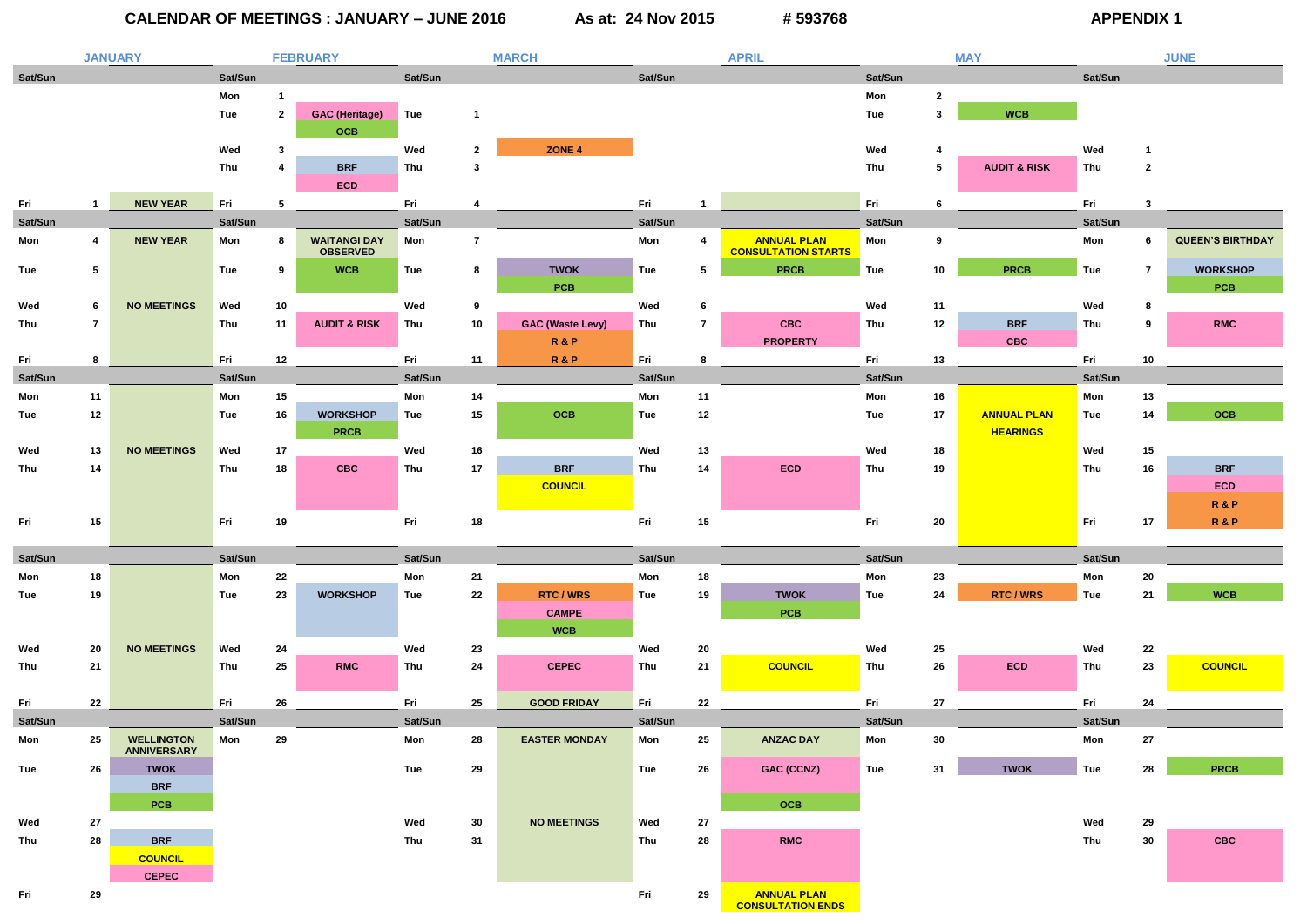## **CALENDAR OF MEETINGS : JULY - DECEMBER 2016**

| # 593768 |
|----------|
|----------|

|            |                | <b>JULY</b>       |            |                | <b>AUGUST</b>           |            |                | <b>SEPTEMBER</b>        |            |                | <b>OCTOBER</b>           |            |                  | <b>NOVEMBER</b>   |            |                         | <b>DECEMBER</b>    |
|------------|----------------|-------------------|------------|----------------|-------------------------|------------|----------------|-------------------------|------------|----------------|--------------------------|------------|------------------|-------------------|------------|-------------------------|--------------------|
| Sat/Sun    |                |                   | Sat/Sun    |                |                         | Sat/Sun    |                |                         | Sat/Sun    |                |                          | Sat/Sun    |                  |                   | Sat/Sun    |                         |                    |
|            |                |                   | Mon        | -1             |                         |            |                |                         | Mon        | $\mathbf{3}$   |                          |            |                  |                   |            |                         |                    |
|            |                |                   | Tue        | $\overline{2}$ | <b>WCB</b>              |            |                |                         | Tue        | 4              |                          | Tue        | -1               |                   |            |                         |                    |
|            |                |                   | Wed        | 3              |                         |            |                |                         | Wed        | 5              | <b>NO MEETINGS</b>       | Wed        | $\boldsymbol{c}$ |                   |            |                         |                    |
|            |                |                   | Thu        | 4              | <b>AUDIT &amp; RISK</b> | Thu        |                | ECD                     | Thu        | 6              |                          | Thu        |                  |                   | Thu        |                         |                    |
| Fri        |                |                   | Fri        | 5              |                         | Fri        | $\overline{2}$ |                         | Fri        | $\overline{7}$ |                          | Fri        |                  |                   | Fri        | $\overline{\mathbf{2}}$ |                    |
| Sat/Sun    |                |                   | Sat/Sun    |                |                         | Sat/Sun    |                |                         | <b>Sat</b> | 8              | <b>ELECTION DAY</b>      | Sat/Sun    |                  |                   | Sat/Sun    |                         |                    |
| Mon        | -4             |                   | Mon        | 8              |                         | Mon        | 5              |                         | Mon        | 10             |                          | Mon        | 7                |                   | Mon        | -5                      |                    |
| <b>Tue</b> | 5              |                   | <b>Tue</b> | 9              | <b>PRCB</b>             | <b>Tue</b> | 6              | <b>OCB</b>              | Tue        | 11             |                          | <b>Tue</b> |                  |                   | <b>Tue</b> |                         |                    |
| Wed        | 6              | ZONE <sub>4</sub> | Wed        | 10             |                         | Wed        | 7              |                         | Wed        | 12             | <b>NO MEETINGS</b>       | Wed        | 9                |                   | Wed        | -7                      |                    |
|            |                |                   |            |                |                         |            |                |                         |            |                |                          |            |                  |                   |            |                         |                    |
| Thu        | $\overline{7}$ |                   | Thu        | 11             | <b>CBC</b>              | Thu        | 8              | <b>RMC</b>              | Thu        | 13             |                          | Thu        | 10               |                   | Thu        | 8                       |                    |
|            |                |                   |            |                |                         |            |                | <b>AUDIT &amp; RISK</b> |            |                |                          |            |                  |                   |            |                         |                    |
| Fri        | 8              |                   | Fri        | 12             |                         | Fri        | 9              |                         | Fri        | 14             |                          | Fri        | 11               | ZONE <sub>4</sub> | Fri        | -9                      |                    |
| Sat/Sun    |                |                   | Sat/Sun    |                |                         | Sat/Sun    |                |                         | Sat/Sun    |                |                          | Sat/Sun    |                  |                   | Sat/Sun    |                         |                    |
| Mon        | 11             |                   | Mon        | 15             |                         | Mon        | 12             |                         | Mon        | 17             |                          | Mon        | 14               |                   | Mon        | 12                      |                    |
| <b>Tue</b> | 12             | <b>TWOK</b>       | Tue        | 16             | <b>GAC (CCNZ)</b>       | Tue        | 13             | <b>WCB</b>              | Tue        | 18             | <b>NO MEETINGS</b>       | <b>Tue</b> | 15               |                   | <b>Tue</b> | 13                      | <b>RTC/WRS</b>     |
|            |                |                   |            |                | <b>RTC/WRS</b>          |            |                |                         |            |                |                          |            |                  |                   |            |                         |                    |
| Wed        | 13             |                   | Wed        | 17             |                         | Wed        | 14             |                         | Wed        | 19             |                          | Wed        | 16               |                   | Wed        | 14                      |                    |
| Thu        | 14             |                   | Thu        | 18             | <b>COUNCIL</b>          | Thu        | 15             | <b>CBC</b>              | Thu        | 20             | <b>INAUGURAL COUNCIL</b> | Thu        | 17               | <b>CBC</b>        | Thu        | 15                      |                    |
|            |                |                   |            |                |                         |            |                | <b>CEPEC</b>            |            |                |                          |            |                  | R&P               |            |                         |                    |
| Fri        | 15             |                   | Fri        | 19             |                         | Fri        | 16             |                         | Fri        | 21             |                          | Fri        | 18               | R&P               | Fri        | 16                      |                    |
| Sat/Sun    |                |                   | Sat/Sun    |                |                         | Sat/Sun    |                |                         | Sat/Sun    |                |                          | Sat/Sun    |                  |                   | Sat/Sun    |                         |                    |
| Mon        | 18             |                   | Mon        | 22             |                         | Mon        | 19             |                         | Mon        | 24             | <b>LABOUR DAY</b>        | Mon        | 21               |                   | Mon        | 19                      |                    |
| <b>Tue</b> | 19             | <b>PCB</b>        | <b>Tue</b> | 23             |                         | Tue        | 20             | <b>PRCB</b>             | Tue        | 25             |                          | <b>Tue</b> | 22               |                   | <b>Tue</b> | 20                      |                    |
| Wed        | 20             |                   | Wed        | 24             |                         | Wed        | 21             |                         | Wed        | 26             |                          | Wed        | 23               |                   | Wed        | 21                      |                    |
| Thu        | 21             | ECD               | Thu        | 25             |                         | Thu        | 22             | <b>GAC (DWHHR)</b>      | Thu        | 27             | <b>COUNCIL</b>           | Thu        | 24               |                   | Thu        | 22                      |                    |
|            |                |                   |            |                |                         |            |                | <b>COUNCIL</b>          |            |                |                          |            |                  |                   |            |                         |                    |
|            |                |                   |            |                |                         |            |                | <b>PROPERTY</b>         |            |                |                          |            |                  |                   |            |                         |                    |
| Fri        | 22             |                   | Fri        | 26             |                         | Fri        | 23             |                         | Fri        | 28             |                          | Fri        | 25               |                   | Fri        | 23                      |                    |
| Sat/Sun    |                | <b>LGNZ CONF</b>  | Sat/Sun    |                |                         | Sat/Sun    |                |                         | Sat/Sun    |                |                          | Sat/Sun    |                  |                   | Sat/Sun    |                         |                    |
| Mon        | 25             | <b>LGNZ CONF</b>  | Mon        | 29             |                         | Mon        | 26             |                         | Mon        | 31             |                          | Mon        | 28               |                   | Mon        | 26                      | <b>CHRISTMAS</b>   |
|            |                |                   |            |                |                         |            |                |                         |            |                |                          |            |                  |                   |            |                         |                    |
| Tue        | 26             | <b>LGNZ CONF</b>  | Tue        | 30             | <b>TWOK</b>             | Tue        | 27             |                         |            |                |                          | Tue        | 29               |                   | Tue        | 27                      | <b>CHRISTMAS</b>   |
|            |                | <b>OCB</b>        |            |                | <b>PCB</b>              |            |                | <b>NO MEETINGS</b>      |            |                |                          |            |                  |                   |            |                         |                    |
|            |                |                   |            |                |                         |            |                |                         |            |                |                          |            |                  |                   |            |                         |                    |
| Wed        | 27             |                   | Wed        | 31             |                         | Wed        | 28             |                         |            |                |                          | Wed        | 30               |                   | Wed        | 28                      |                    |
| Thu        | 28             | <b>RMC</b>        |            |                |                         | Thu        | 29             |                         |            |                |                          |            |                  |                   | Thu        | 29                      | <b>NO MEETINGS</b> |
| Fri        | 29             |                   |            |                |                         | Fri        | 30             |                         |            |                |                          |            |                  |                   | Fri        | 30                      |                    |

| _ |  |
|---|--|
|   |  |
|   |  |
|   |  |